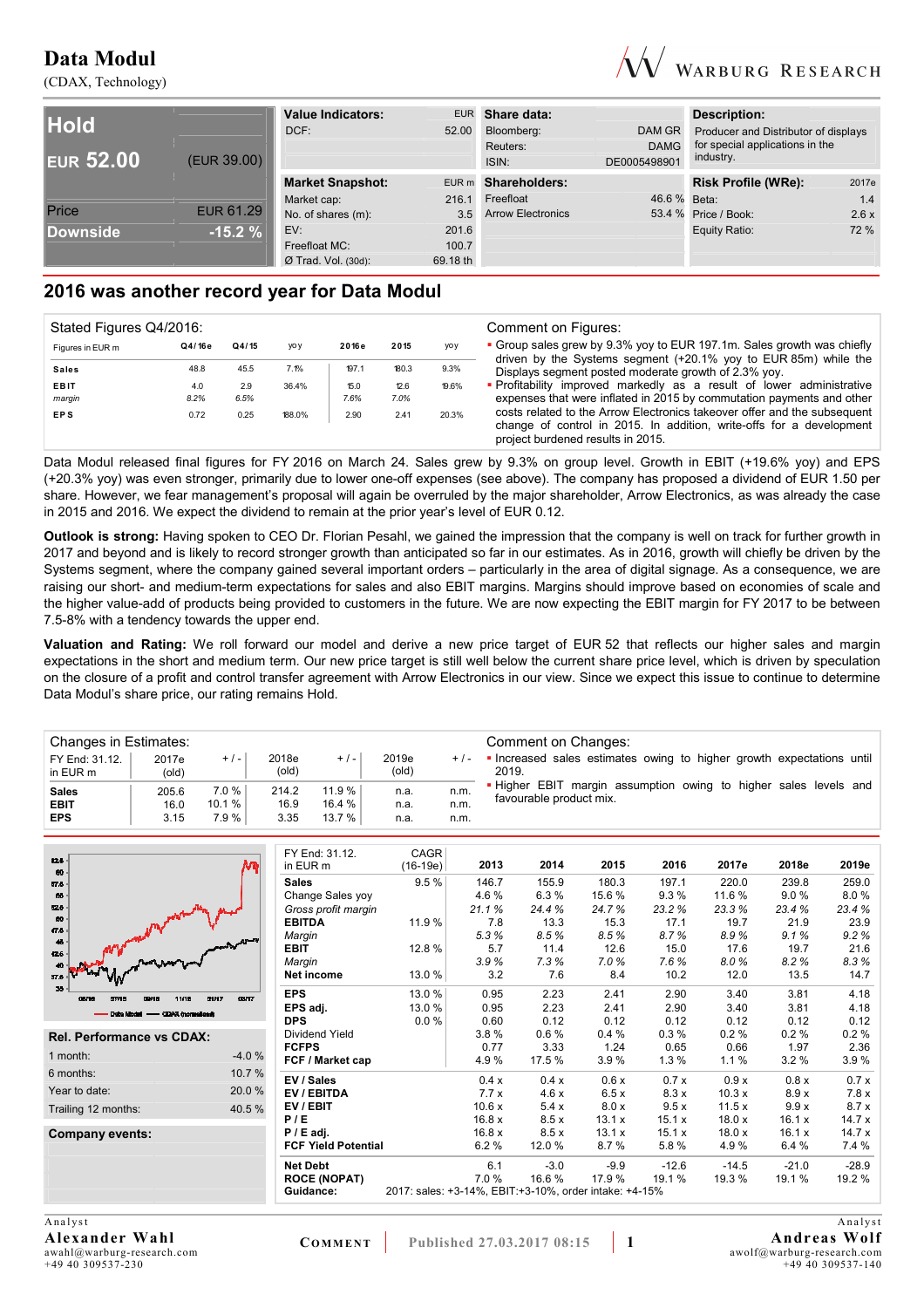



# **Company Background**

- Display solutions for OEMs. With its own products, Data Modul forms the value-added connection between panel producers (LG, Sharp, Samsung etc.) and customers. Trade products complete the offering.
- Displays segment: distribution of standard and added-value products (e.g. additional equipping of the displays with PC components and software).
- In the Systems segment, Data Modul mainly develops and sells its own products and customer-specific solutions. This includes e.g. special monitors for marine navigation or medical technology.
- Increasingly important areas of business growth are embedded computer solutions and touch solutions.

## **Competitive Quality**

- **Europe's largest display distributor.**
- Focus on niche markets that are too small to be directly served by large display manufacturers, which leads to comparatively low competitive intensity.
- Strong customer loyalty with in-house design (Design-In) of customers' products.
- **Earlier access to new technologies through the Distribution business.**
- **Expertise built up over 40 years.**

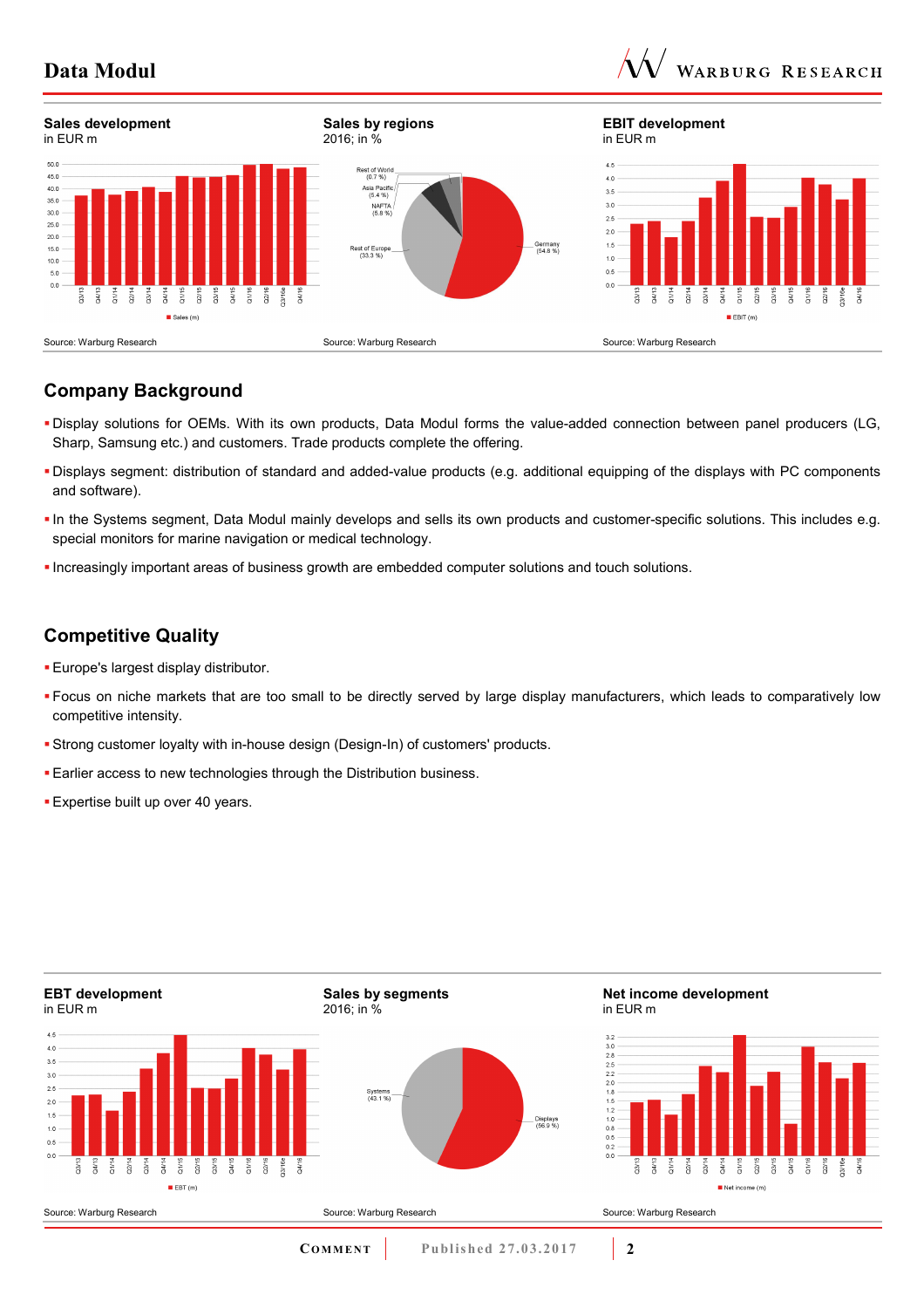

|                                |        | Detailed forecast period |                           |        |       |       |                     | <b>Transitional period</b>   |       |       |                |                       |       | Term. Value |
|--------------------------------|--------|--------------------------|---------------------------|--------|-------|-------|---------------------|------------------------------|-------|-------|----------------|-----------------------|-------|-------------|
| Figures in EUR m               | 2017e  | 2018e                    | 2019e                     | 2020e  | 2021e | 2022e | 2023e               | 2024e                        | 2025e | 2026e | 2027e          | 2028e                 | 2029e |             |
| Sales                          | 220.0  | 239.8                    | 259.0                     | 274.5  | 290.3 | 306.2 | 322.2               | 338.4                        | 354.6 | 370.8 | 387.1          | 403.2                 | 419.4 |             |
| Sales change                   | 11.6%  | 9.0%                     | 8.0%                      | 6.0%   | 5.7%  | 5.5%  | 5.2%                | 5.0%                         | 4.8%  | 4.6%  | 4.4%           | 4.2%                  | 4.0%  | 2.0%        |
| <b>EBIT</b>                    | 17.6   | 19.7                     | 21.6                      | 22.5   | 23.4  | 24.3  | 25.2                | 26.0                         | 26.8  | 27.6  | 28.4           | 29.1                  | 29.8  |             |
| EBIT-margin                    | 8.0%   | 8.2%                     | 8.3%                      | 8.2%   | 8.1%  | 7.9%  | 7.8%                | 7.7%                         | 7.6%  | 7.5%  | 7.3%           | 7.2%                  | 7.1%  |             |
| Tax rate (EBT)                 | 31.5%  | 31.5%                    | 31.5%                     | 31.5%  | 31.5% | 31.5% | 31.5%               | 31.5%                        | 31.5% | 31.5% | 31.5%          | 31.5%                 | 31.5% |             |
| <b>NOPAT</b>                   | 12.0   | 13.5                     | 14.8                      | 15.4   | 16.0  | 16.7  | 17.3                | 17.8                         | 18.4  | 18.9  | 19.4           | 19.9                  | 20.4  |             |
| Depreciation                   | 2.1    | 2.2                      | 2.3                       | 2.6    | 2.8   | 3.1   | 3.5                 | 3.8                          | 4.2   | 4.6   | 5.0            | 5.5                   | 6.0   |             |
| in % of Sales                  | 1.0%   | 0.9%                     | 0.9%                      | 0.9%   | 1.0%  | 1.0%  | 1.1%                | 1.1%                         | 1.2%  | 1.2%  | 1.3%           | 1.4%                  | 1.4%  |             |
| Changes in provisions          | 0.0    | 0.0                      | 0.0                       | 1.4    | 0.1   | 0.1   | 0.1                 | 0.1                          | 0.1   | 0.1   | 0.1            | 0.1                   | 0.1   |             |
| Change in Liquidity from       |        |                          |                           |        |       |       |                     |                              |       |       |                |                       |       |             |
| - Working Capital              | 7.3    | 5.4                      | 5.4                       | $-2.4$ | 3.9   | 4.0   | 4.0                 | 4.0                          | 4.1   | 4.1   | 4.1            | 4.0                   | 4.0   |             |
| - Capex                        | 4.5    | 3.4                      | 3.4                       | 4.1    | 4.4   | 4.6   | 4.8                 | 5.1                          | 5.3   | 5.6   | 5.8            | 6.0                   | 6.3   |             |
| Capex in % of Sales            | 2.0%   | 1.4%                     | 1.3%                      | 1.5%   | 1.5%  | 1.5%  | 1.5%                | 1.5%                         | 1.5%  | 1.5%  | 1.5%           | 1.5%                  | 1.5%  |             |
| Other                          | 0.0    | 0.0                      | $0.0\,$                   | 0.0    | 0.0   | 0.0   | 0.0                 | 0.0                          | 0.0   | 0.0   | 0.0            | 0.0                   | 0.0   |             |
| Free Cash Flow (WACC<br>Model) | 2.3    | 6.9                      | 8.3                       | 17.7   | 10.7  | 11.3  | 12.0                | 12.6                         | 13.3  | 14.0  | 14.7           | 15.4                  | 16.2  | 18          |
| PV of FCF                      | 2.2    | 6.0                      | 6.6                       | 12.9   | 7.2   | 7.0   | 6.8                 | 6.6                          | 6.4   | 6.2   | 5.9            | 5.7                   | 5.5   | 92          |
| share of PVs                   |        | 8.35 %                   |                           |        |       |       |                     | 39.73 %                      |       |       |                |                       |       | 51.92 %     |
| Model parameter                |        |                          |                           |        |       |       | Valuation (m)       |                              |       |       |                |                       |       |             |
| Derivation of WACC:            |        |                          | Derivation of Beta:       |        |       |       |                     | Present values 2029e         |       |       | 85             |                       |       |             |
|                                |        |                          |                           |        |       |       |                     | <b>Terminal Value</b>        |       |       | 92             |                       |       |             |
| Debt ratio                     | 2.43 % |                          | <b>Financial Strength</b> |        |       | 1.20  |                     | <b>Financial liabilities</b> |       |       | 3              |                       |       |             |
| Cost of debt (after tax)       | 2.5%   |                          | Liquidity (share)         |        |       | 1.60  |                     | <b>Pension liabilities</b>   |       |       | $\overline{2}$ |                       |       |             |
| Market return                  | 7.00 % |                          | Cyclicality               |        |       | 1.30  | Hybrid capital      |                              |       |       | 0              |                       |       |             |
| Risk free rate                 | 1.50 % |                          | Transparency              |        |       | 1.30  |                     | Minority interest            |       |       | 0              |                       |       |             |
|                                |        |                          | Others                    |        |       | 1.30  |                     | Market val. of investments   |       |       | $\mathbf 0$    |                       |       |             |
|                                |        |                          |                           |        |       |       | Liquidity           |                              |       |       | 11             | No. of shares (m)     |       | 3.5         |
| <b>WACC</b>                    | 8.85 % |                          | <b>Beta</b>               |        |       | 1.36  | <b>Equity Value</b> |                              |       | 184   |                | Value per share (EUR) |       | 52.05       |

#### **Sensitivity Value per Share (EUR)**

| <b>Terminal Growth</b> |                  |       |       |       |       |       | Delta EBIT-margin             |          |                |                  |         |         |       |       |                                                   |       |       |
|------------------------|------------------|-------|-------|-------|-------|-------|-------------------------------|----------|----------------|------------------|---------|---------|-------|-------|---------------------------------------------------|-------|-------|
|                        | <b>Beta WACC</b> | 1.25% | 1.50% |       |       |       | $1.75\%$ 2.00 % 2.25 % 2.50 % | $2.75\%$ |                | <b>Beta</b> WACC | -1.5 pp | -1.0 pp |       |       | $-0.5$ pp $+0.0$ pp $+0.5$ pp $+1.0$ pp $+1.5$ pp |       |       |
|                        | $1.55$ $9.8\%$   | 43.08 | 43.63 | 44.22 | 44.85 | 45.51 | 46.22                         | 46.98    | $1.55$ $9.8\%$ |                  | 33.53   | 37.30   | 41.07 | 44.85 | 48.62                                             | 52.39 | 56.16 |
|                        | 1.46 $9.3\%$     | 46.07 | 46.74 | 47.44 | 48.19 | 49.00 | 49.87                         | 50.80    | 1.46 $9.3\%$   |                  | 36.06   | 40.11   | 44.15 | 48.19 | 52.24                                             | 56.28 | 60.33 |
|                        | $1.41$ 9.1 %     | 47.72 | 48.45 | 49.22 | 50.05 | 50.94 | 51.90                         | 52.94    | $1.41$ 9.1 %   |                  | 37.47   | 41.66   | 45.86 | 50.05 | 54.25                                             | 58.44 | 62.64 |
|                        | $1.36$ 8.8 %     | 49.48 | 50.28 | 51.13 | 52.05 | 53.04 | 54.10                         | 55.26    | 1.36 $8.8\%$   |                  | 38.98   | 43.34   | 47.70 | 52.05 | 56.41                                             | 60.77 | 65.12 |
|                        | $1.32$ 8.6 %     | 51.37 | 52.25 | 53.19 | 54.21 | 55.30 | 56.49                         | 57.78    | $1.32$ 8.6 %   |                  | 40.61   | 45.14   | 49.68 | 54.21 | 58.74                                             | 63.27 | 67.81 |
|                        | $1.27$ 8.3 %     | 53.39 | 54.36 | 55.41 | 56.54 | 57.76 | 59.09                         | 60.53    | $1.27$ 8.3 %   |                  | 42.37   | 47.10   | 51.82 | 56.54 | 61.26                                             | 65.98 | 70.70 |
|                        | $1.18$ $7.8\%$   | 57.92 | 59.12 | 60.41 | 61.82 | 63.35 | 65.02                         | 66.86    | $1.18$ $7.8\%$ |                  | 46.37   | 51.52   | 56.67 | 61.82 | 66.97                                             | 72.12 | 77.27 |

Revenue is expected to grow based on the continuous expansion in the use of display technology.

The beta of 1.3 reflects the share's low liquidity as well as the company's sensitivity to economic conditions.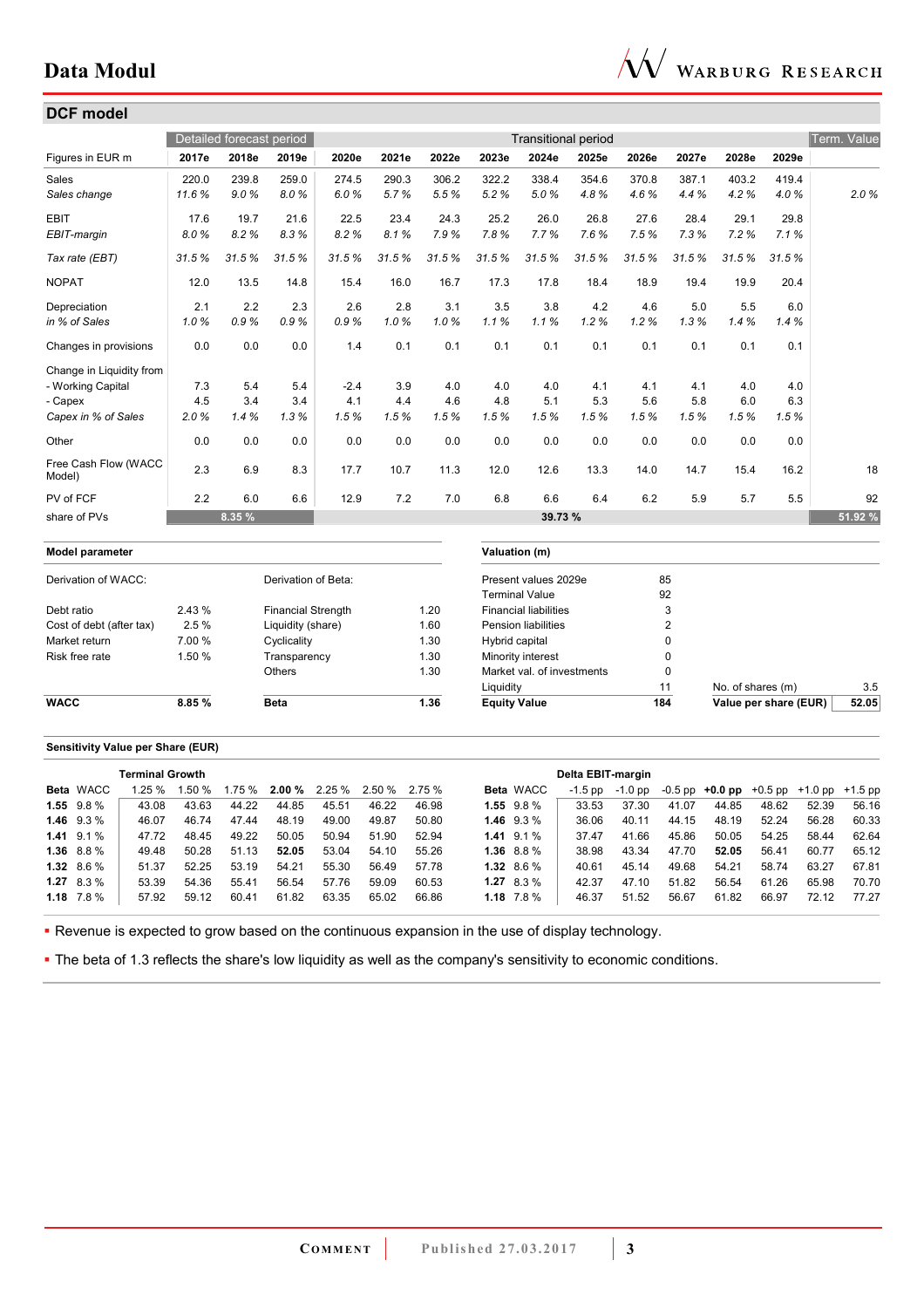## **Free Cash Flow Value Potential**

Warburg Research's valuation tool "FCF Value Potential" reflects the ability of the company to generate sustainable free cash flows. It is based on the "FCF potential" - a FCF "ex growth" figure - which assumes unchanged working capital and pure maintenance capex. A value indication is derived via the perpetuity of a given year's "FCF potential" with consideration of the weighted costs of capital. The fluctuating value indications over time add a timing element to the DCF model (our preferred valuation tool).

| in EUR m                               | 2013             | 2014    | 2015    | 2016    | 2017e    | 2018e    | 2019e   |
|----------------------------------------|------------------|---------|---------|---------|----------|----------|---------|
| Net Income before minorities           | 3.2              | 7.6     | 8.4     | 10.2    | 12.0     | 13.5     | 14.7    |
| + Depreciation + Amortisation          | 2.1              | 1.9     | 2.8     | 2.0     | 2.1      | 2.2      | 2.3     |
| - Net Interest Income                  | $-0.3$           | $-0.3$  | $-0.2$  | $-0.1$  | $-0.1$   | $-0.1$   | $-0.1$  |
| - Maintenance Capex                    | 1.9              | 2.3     | 2.6     | 4.1     | 4.3      | 3.2      | 3.2     |
| + Other                                | 0.0              | 0.0     | 0.0     | 0.0     | 0.0      | 0.0      | 0.0     |
| = Free Cash Flow Potential             | 3.7              | 7.4     | 8.8     | 8.2     | 9.9      | 12.5     | 13.9    |
| Free Cash Flow Yield Potential         | 6.2%             | 12.0 %  | 8.7%    | 5.8%    | 4.9%     | 6.4 %    | 7.4 %   |
| <b>WACC</b>                            | 8.85 %           | 8.85 %  | 8.85 %  | 8.85 %  | 8.85 %   | 8.85 %   | 8.85%   |
| = Enterprise Value (EV)                | 60.1             | 61.4    | 100.1   | 142.2   | 201.6    | 195.1    | 187.2   |
| = Fair Enterprise Value                | 42.2             | 83.1    | 98.9    | 93.2    | 111.6    | 141.3    | 157.0   |
| - Net Debt (Cash)                      | $-14.2$          | $-14.2$ | $-14.2$ | $-14.2$ | $-16.1$  | $-22.6$  | $-30.5$ |
| - Pension Liabilities                  | 1.6              | 1.6     | 1.6     | 1.6     | 1.6      | 1.6      | 1.6     |
| - Other                                | 0.0              | 0.0     | 0.0     | 0.0     | 0.0      | 0.0      | 0.0     |
| - Market value of minorities           | 0.0              | 0.0     | 0.0     | 0.0     | 0.0      | 0.0      | 0.0     |
| + Market value of investments          | 0.0              | 0.0     | 0.0     | 0.0     | 0.0      | 0.0      | 0.0     |
| = Fair Market Capitalisation           | 54.8             | 95.7    | 111.6   | 105.8   | 126.1    | 162.3    | 185.9   |
| No. of shares (total) (m)              | 3.5              | 3.5     | 3.5     | 3.5     | 3.5      | 3.5      | 0.0     |
| = Fair value per share (EUR)           | 15.55            | 27.14   | 31.64   | 30.02   | 35.77    | 46.02    | n.a.    |
| premium $(-)$ / discount $(+)$ in %    |                  |         |         |         | $-41.6%$ | $-24.9%$ |         |
| Sensitivity Fair value per Share (EUR) |                  |         |         |         |          |          |         |
|                                        | 11.85 %<br>12.52 | 21.17   | 24.53   | 23.32   | 27.76    | 35.88    | 41.46   |
|                                        | 10.85 %<br>13.34 | 22.79   | 26.46   | 25.14   | 29.94    | 38.63    | 44.52   |
|                                        | 9.85%<br>14.34   | 24.74   | 28.79   | 27.33   | 32.56    | 41.95    | 48.21   |
| <b>WACC</b>                            | 8.85%<br>15.55   | 27.14   | 31.64   | 30.02   | 35.77    | 46.02    | 52.73   |
|                                        | 7.85%<br>17.08   | 30.14   | 35.21   | 33.38   | 39.81    | 51.12    | 58.40   |
|                                        | 6.85%<br>19.05   | 34.02   | 39.83   | 37.74   | 45.02    | 57.72    | 65.74   |
|                                        | 5.85%<br>21.69   | 39.22   | 46.03   | 43.58   | 52.02    | 66.57    | 75.57   |

• The FCF value supports the DCF value.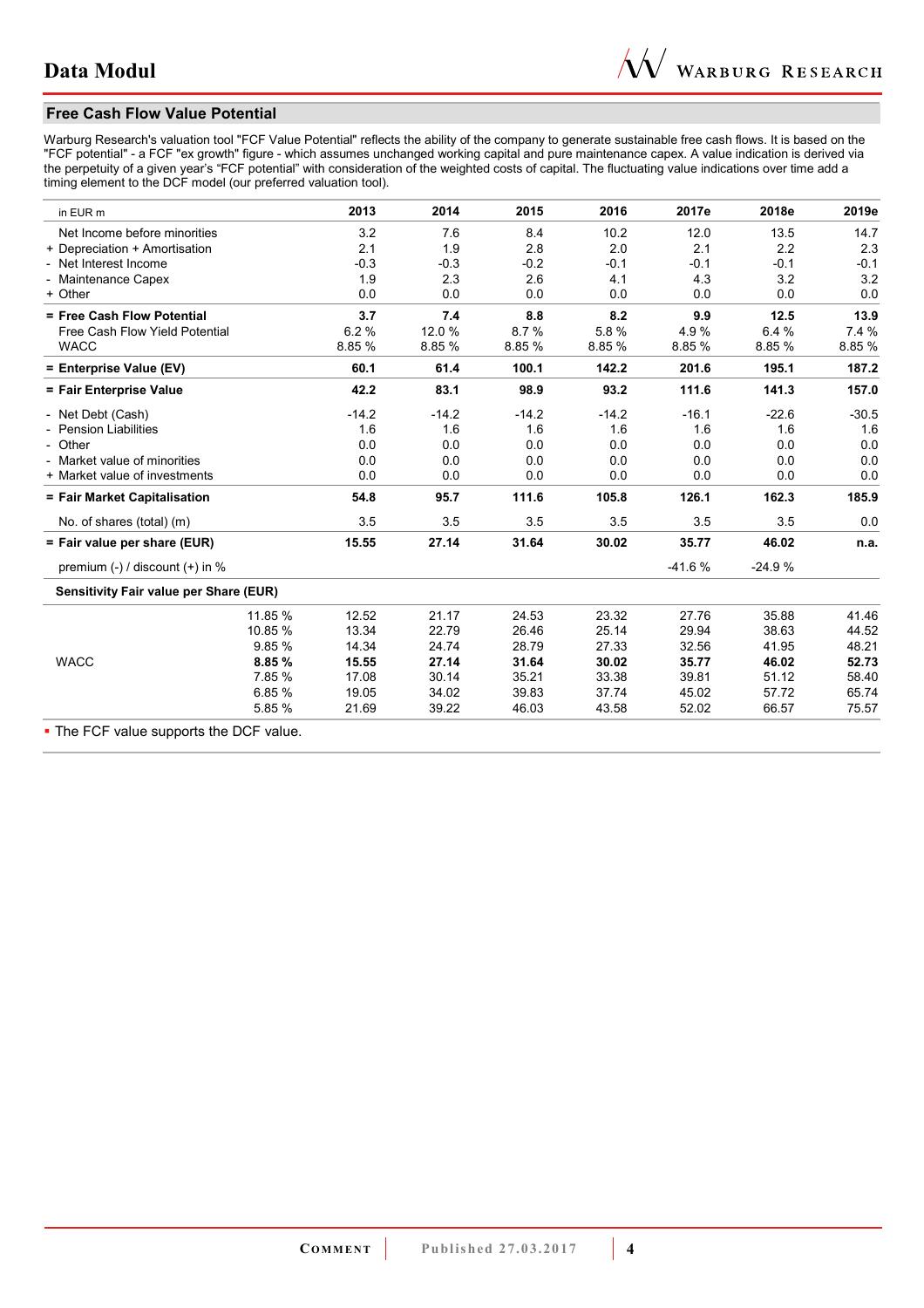

# **Peer Group**

| .<br>Company             | Price | EV / Sales |      | EV / EBITDA              |         | EV / EBIT |                          | P/E      | <b>EPS CAGR</b>          |
|--------------------------|-------|------------|------|--------------------------|---------|-----------|--------------------------|----------|--------------------------|
| Prices in local currency |       | 17e        | 17e  | 18e                      | 17e     | 18e       | 17e                      | 18e      | $(16-19e)$               |
| Barco                    | 90.90 | 0.8        | 8.5  | 6.9                      | 12.0    | 9.0       | 25.3                     | 19.1     | 53.1%                    |
| <b>Daktronics</b>        | 9.19  |            |      | $\overline{\phantom{0}}$ |         |           | 20.1                     |          |                          |
| Kontron                  | 3.00  | 0.4        | 9.9  | 5.1                      | 55.4    | 10.8      | $\overline{\phantom{0}}$ | 23.9     |                          |
| Vectron Systems AG       | 90.89 | 2.8        | 11.0 | 10.3                     | 11.7    | 10.9      | 19.2                     | 17.5     | $\overline{\phantom{0}}$ |
| Average                  |       | 1.3        | 9.8  | 7.4                      | 26.4    | 10.2      | 21.5                     | 20.2     | 53.1%                    |
| Median                   |       | 0.8        | 9.9  | 6.9                      | 12.0    | 10.8      | 20.1                     | 19.1     | 53.1 %                   |
| Data Modul               | 61.29 | 0.9        | 10.3 | 8.9                      | 11.5    | 9.9       | 18.0                     | 16.1     | 13.0%                    |
| Delta to median          |       | 19.3 %     | 4.0% | 28.5 %                   | $-4.6%$ | $-8.2%$   | $-10.4%$                 | $-15.9%$ | $-75.6%$                 |

 $\blacksquare$  .  $\blacksquare$ 

# **Valuation**

| Valuation                           |        |         |        |         |        |        |       |
|-------------------------------------|--------|---------|--------|---------|--------|--------|-------|
|                                     | 2013   | 2014    | 2015   | 2016    | 2017e  | 2018e  | 2019e |
| Price / Book                        | 1.3x   | 1.3x    | 1.8x   | 2.2x    | 2.6x   | 2.3x   | 2.0 x |
| Book value per share ex intangibles | 10.95  | 12.70   | 15.82  | 18.47   | 21.53  | 25.02  | 28.88 |
| EV / Sales                          | 0.4 x  | 0.4x    | 0.6x   | 0.7x    | 0.9x   | 0.8 x  | 0.7x  |
| EV / EBITDA                         | 7.7x   | 4.6x    | 6.5x   | 8.3x    | 10.3x  | 8.9x   | 7.8x  |
| EV / EBIT                           | 10.6 x | 5.4x    | 8.0 x  | 9.5x    | 11.5x  | 9.9x   | 8.7x  |
| EV / EBIT adj.*                     | 10.6 x | 5.4x    | 6.7x   | 9.5x    | 11.5x  | 9.9x   | 8.7x  |
| P / FCF                             | 20.6 x | 5.7x    | 25.4x  | 76.2 x  | 93.4 x | 31.2 x | 25.9x |
| P/E                                 | 16.8 x | 8.5x    | 13.1 x | 15.1 x  | 18.0x  | 16.1 x | 14.7x |
| $P / E$ adj.*                       | 16.8 x | 8.5x    | 13.1 x | 15.1x   | 18.0x  | 16.1 x | 14.7x |
| Dividend Yield                      | 3.8%   | $0.6\%$ | 0.4%   | $0.3\%$ | 0.2%   | 0.2%   | 0.2%  |
| Free Cash Flow Yield Potential      | 6.2%   | 12.0 %  | 8.7%   | 5.8%    | 4.9%   | 6.4%   | 7.4%  |
| *Adjustments made for: -            |        |         |        |         |        |        |       |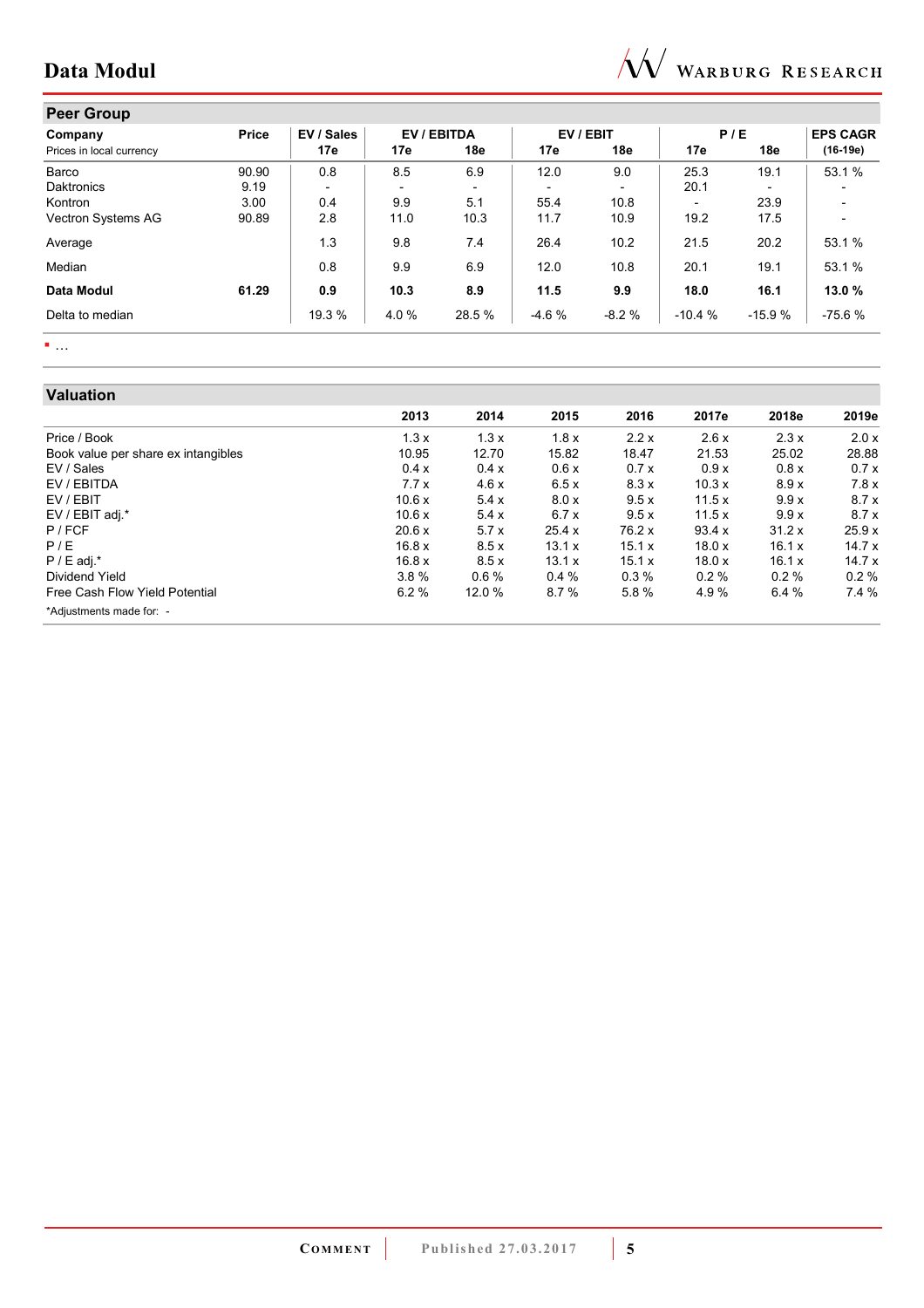

# **Consolidated profit and loss**

| In EUR m                                         | 2013  | 2014  | 2015  | 2016    | 2017e  | 2018e | 2019e |
|--------------------------------------------------|-------|-------|-------|---------|--------|-------|-------|
| <b>Sales</b>                                     | 146.7 | 155.9 | 180.3 | 197.1   | 220.0  | 239.8 | 259.0 |
| Change Sales yoy                                 | 4.6%  | 6.3%  | 15.6% | 9.3%    | 11.6 % | 9.0%  | 8.0%  |
| COGS                                             | 115.7 | 117.9 | 135.8 | 151.3   | 168.7  | 183.7 | 198.4 |
| <b>Gross profit</b>                              | 31.0  | 38.0  | 44.5  | 45.7    | 51.3   | 56.1  | 60.6  |
| Gross margin                                     | 21.1% | 24.4% | 24.7% | 23.2%   | 23.3%  | 23.4% | 23.4% |
| Research and development                         | 4.9   | 5.3   | 6.5   | 5.9     | 6.8    | 7.4   | 8.0   |
| Sales and marketing                              | 20.4  | 21.4  | 25.4  | 24.8    | 26.9   | 29.0  | 31.0  |
| Administration expenses                          | 0.0   | 0.0   | 0.0   | 0.0     | 0.0    | 0.0   | 0.0   |
| Other operating expenses                         | 0.0   | 0.0   | 0.0   | 0.0     | 0.0    | 0.0   | 0.0   |
| Other operating income                           | 0.0   | 0.0   | 0.0   | $0.0\,$ | 0.0    | 0.0   | 0.0   |
| Unfrequent items                                 | 0.0   | 0.0   | 0.0   | 0.0     | 0.0    | 0.0   | 0.0   |
| <b>EBITDA</b>                                    | 7.8   | 13.3  | 15.3  | 17.1    | 19.7   | 21.9  | 23.9  |
| Margin                                           | 5.3%  | 8.5%  | 8.5%  | 8.7%    | 8.9%   | 9.1%  | 9.2%  |
| Depreciation of fixed assets                     | 0.9   | 1.0   | 1.1   | 1.2     | 1.3    | 1.4   | 1.5   |
| <b>EBITA</b>                                     | 6.9   | 12.3  | 14.2  | 15.8    | 18.4   | 20.5  | 22.4  |
| Amortisation of intangible assets                | 1.3   | 0.9   | 1.7   | 0.8     | 0.8    | 0.8   | 0.8   |
| Goodwill amortisation                            | 0.0   | 0.0   | 0.0   | 0.0     | 0.0    | 0.0   | 0.0   |
| <b>EBIT</b>                                      | 5.7   | 11.4  | 12.6  | 15.0    | 17.6   | 19.7  | 21.6  |
| Margin                                           | 3.9%  | 7.3%  | 7.0%  | 7.6%    | 8.0%   | 8.2%  | 8.3%  |
| EBIT adj.                                        | 5.7   | 11.4  | 15.0  | 15.0    | 17.6   | 19.7  | 21.6  |
| Interest income                                  | 0.0   | 0.0   | 0.0   | 0.0     | 0.0    | 0.0   | 0.0   |
| Interest expenses                                | 0.3   | 0.3   | 0.2   | 0.1     | 0.1    | 0.1   | 0.1   |
| Other financial income (loss)                    | 0.0   | 0.0   | 0.0   | 0.0     | 0.0    | 0.0   | 0.0   |
| <b>EBT</b>                                       | 5.4   | 11.1  | 12.4  | 15.0    | 17.5   | 19.6  | 21.5  |
| Margin                                           | 3.7%  | 7.1%  | 6.9%  | 7.6%    | 7.9%   | 8.2%  | 8.3%  |
| <b>Total taxes</b>                               | 2.2   | 3.6   | 4.0   | 4.7     | 5.5    | 6.2   | 6.8   |
| Net income from continuing operations            | 3.2   | 7.6   | 8.4   | 10.2    | 12.0   | 13.5  | 14.7  |
| Income from discontinued operations (net of tax) | 0.0   | 0.0   | 0.0   | 0.0     | 0.0    | 0.0   | 0.0   |
| Net income before minorities                     | 3.2   | 7.6   | 8.4   | 10.2    | 12.0   | 13.5  | 14.7  |
| Minority interest                                | 0.0   | 0.0   | 0.0   | 0.0     | 0.0    | 0.0   | 0.0   |
| <b>Net income</b>                                | 3.2   | 7.6   | 8.4   | 10.2    | 12.0   | 13.5  | 14.7  |
| Margin                                           | 2.2%  | 4.9%  | 4.7%  | 5.2%    | 5.4%   | 5.6%  | 5.7%  |
| Number of shares, average                        | 3.4   | 3.4   | 3.5   | 3.5     | 3.5    | 3.5   | 3.5   |
| <b>EPS</b>                                       | 0.95  | 2.23  | 2.41  | 2.90    | 3.40   | 3.81  | 4.18  |
| EPS adj.                                         | 0.95  | 2.23  | 2.41  | 2.90    | 3.40   | 3.81  | 4.18  |
| *Adjustments made for:                           |       |       |       |         |        |       |       |

**Guidance: 2017: sales: +3-14%, EBIT:+3-10%, order intake: +4-15%**

#### **Financial Ratios**

|                               | 2013     | 2014    | 2015    | 2016    | 2017e   | 2018e   | 2019e   |
|-------------------------------|----------|---------|---------|---------|---------|---------|---------|
| Total Operating Costs / Sales | $17.2\%$ | 17.1%   | 17.7 %  | 15.6 %  | 15.3 %  | 15.2%   | 15.1 %  |
| <b>Operating Leverage</b>     | $-6.6x$  | 16.1 x  | 0.7x    | 2.1x    | 1.4x    | 1.4x    | 1.2x    |
| EBITDA / Interest expenses    | 24.0 x   | 45.1 x  | 82.9x   | 193.9 x | 223.4 x | 249.0 x | 271.6 x |
| Tax rate (EBT)                | 40.0 %   | 32.0%   | 32.2%   | 31.6 %  | 31.5%   | 31.5%   | 31.5 %  |
| Dividend Payout Ratio         | 62.9%    | 5.4%    | 5.0%    | 4.1 %   | $3.5\%$ | $3.1\%$ | 2.9%    |
| Sales per Employee            | 440.559  | 468.213 | 541.441 | 591.829 | 660.661 | 720.120 | 777,730 |

**Operating Performance** 

**Sales, EBITDA**  in EUR m



in %

**Performance per Share** 

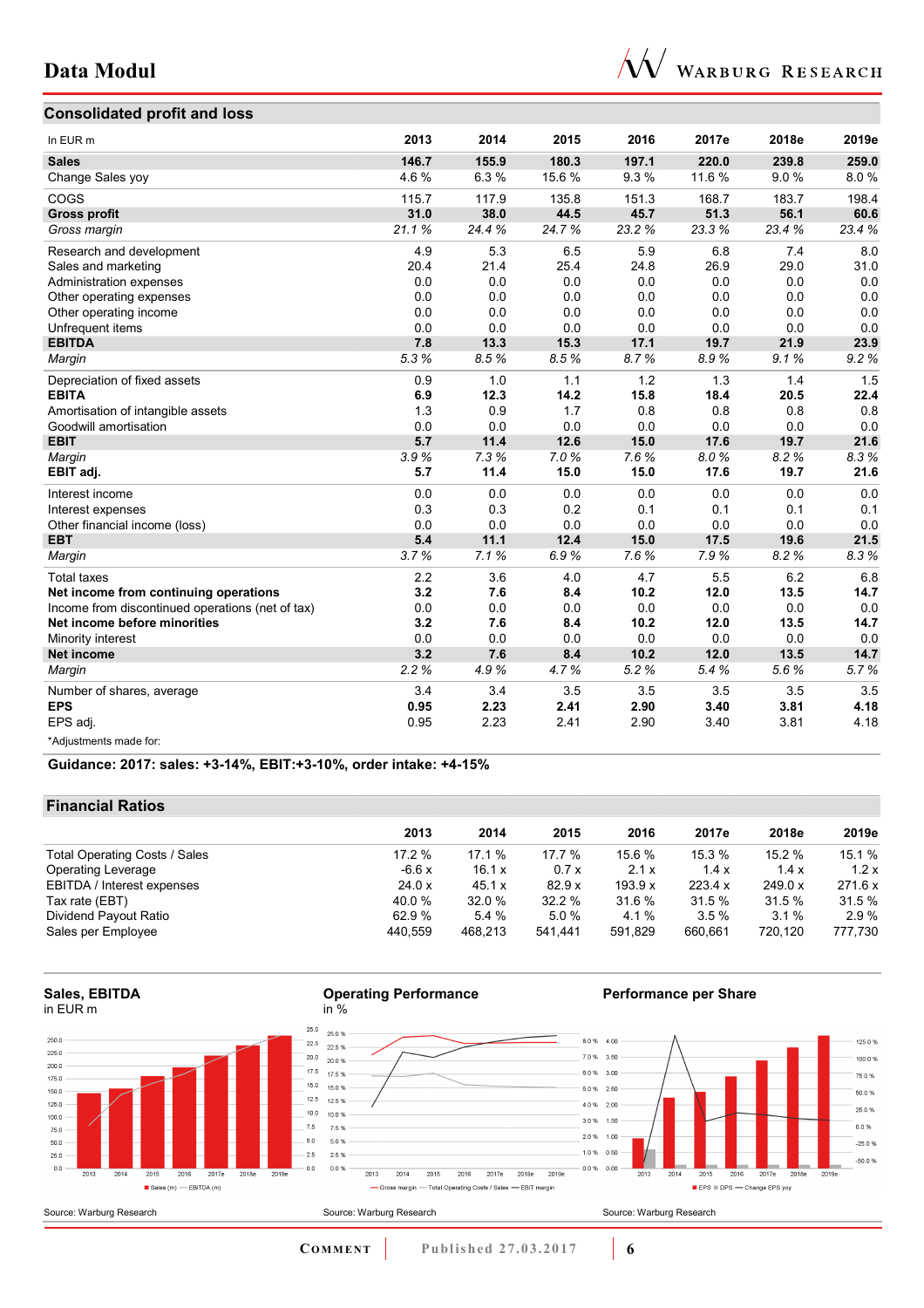

# **Consolidated balance sheet**

| In EUR <sub>m</sub>                                     | 2013   | 2014   | 2015   | 2016   | 2017e  | 2018e  | 2019e  |
|---------------------------------------------------------|--------|--------|--------|--------|--------|--------|--------|
| <b>Assets</b>                                           |        |        |        |        |        |        |        |
| Goodwill and other intangible assets                    | 5.0    | 4.9    | 4.4    | 4.9    | 5.9    | 6.6    | 7.3    |
| thereof other intangible assets                         | 0.5    | 0.6    | 0.5    | 1.2    | 1.9    | 2.6    | 3.3    |
| thereof Goodwill                                        | 2.4    | 2.4    | 2.4    | 2.4    | 2.4    | 2.4    | 2.4    |
| Property, plant and equipment                           | 9.0    | 9.6    | 10.0   | 11.6   | 13.3   | 13.8   | 14.2   |
| <b>Financial assets</b>                                 | 0.0    | 0.0    | 0.0    | 0.0    | 0.0    | 0.0    | 0.0    |
| Other long-term assets                                  | 0.3    | 0.2    | 0.1    | 0.0    | 0.0    | 0.0    | 0.0    |
| <b>Fixed assets</b>                                     | 14.2   | 14.7   | 14.6   | 16.5   | 19.1   | 20.3   | 21.4   |
| Inventories                                             | 29.8   | 28.9   | 37.0   | 44.0   | 47.8   | 52.1   | 56.3   |
| Accounts receivable                                     | 22.4   | 18.3   | 17.8   | 23.0   | 25.7   | 28.0   | 30.3   |
| Liquid assets                                           | 15.3   | 16.8   | 19.3   | 17.2   | 19.1   | 25.6   | 33.5   |
| Other short-term assets                                 | 1.8    | 1.3    | 1.7    | 2.3    | 2.3    | 2.3    | 2.3    |
| <b>Current assets</b>                                   | 69.2   | 65.4   | 75.8   | 86.6   | 94.9   | 108.0  | 122.4  |
| <b>Total Assets</b>                                     | 83.5   | 80.1   | 90.4   | 103.0  | 114.0  | 128.3  | 143.8  |
| Liabilities and shareholders' equity                    |        |        |        |        |        |        |        |
| Subscribed capital                                      | 10.2   | 10.2   | 10.6   | 10.6   | 10.6   | 10.6   | 10.6   |
| Capital reserve                                         | 22.4   | 22.4   | 24.1   | 24.1   | 24.1   | 24.1   | 24.1   |
| Retained earnings                                       | 11.7   | 17.1   | 26.6   | 36.4   | 48.1   | 61.2   | 75.5   |
| Other equity components                                 | $-2.2$ | $-1.6$ | $-1.1$ | $-1.1$ | $-1.1$ | $-1.1$ | $-1.1$ |
| Shareholders' equity                                    | 42.1   | 48.0   | 60.2   | 70.0   | 81.8   | 94.8   | 109.1  |
| Minority interest                                       | 0.0    | 0.0    | 0.0    | 0.0    | 0.0    | 0.0    | 0.0    |
| <b>Total equity</b>                                     | 42.1   | 48.0   | 60.2   | 70.0   | 81.8   | 94.8   | 109.1  |
| Provisions                                              | 4.8    | 6.7    | 5.5    | 5.7    | 5.8    | 5.9    | 6.0    |
| thereof provisions for pensions and similar obligations | 1.5    | 1.8    | 2.5    | 1.6    | 1.6    | 1.6    | 1.6    |
| Financial liabilities (total)                           | 19.9   | 12.1   | 7.0    | 3.0    | 3.0    | 3.0    | 3.0    |
| thereof short-term financial liabilities                | 19.0   | 9.1    | 7.0    | 0.0    | 0.0    | 0.0    | 0.0    |
| Accounts payable                                        | 10.9   | 7.7    | 10.1   | 14.2   | 13.3   | 14.5   | 15.6   |
| <b>Other liabilities</b>                                | 5.7    | 5.6    | 7.5    | 10.1   | 10.1   | 10.1   | 10.1   |
| <b>Liabilities</b>                                      | 41.3   | 32.0   | 30.1   | 33.0   | 32.2   | 33.5   | 34.7   |
| Total liabilities and shareholders' equity              | 83.5   | 80.1   | 90.4   | 103.0  | 114.0  | 128.3  | 143.8  |

## **Financial Ratios**

|                                         | 2013   | 2014    | 2015     | 2016     | 2017e    | 2018e    | 2019e    |
|-----------------------------------------|--------|---------|----------|----------|----------|----------|----------|
| <b>Efficiency of Capital Employment</b> |        |         |          |          |          |          |          |
| <b>Operating Assets Turnover</b>        | 2.9x   | 3.2x    | 3.3x     | 3.1x     | 3.0x     | 3.0x     | 3.0x     |
| Capital Employed Turnover               | 3.0x   | 3.5x    | 3.6x     | 3.4x     | 3.3x     | 3.2x     | 3.2x     |
| <b>ROA</b>                              | 22.7 % | 51.4 %  | 57.7 %   | 62.1%    | 62.6%    | 66.1 %   | 68.8%    |
| <b>Return on Capital</b>                |        |         |          |          |          |          |          |
| ROCE (NOPAT)                            | 7.0%   | 16.6 %  | 17.9%    | 19.1 %   | 19.3 %   | 19.1 %   | 19.2 %   |
| <b>ROE</b>                              | 7.7%   | 16.8%   | 15.5 %   | 15.7 %   | 15.8%    | 15.2 %   | 14.5 %   |
| Adj. ROE                                | 7.7%   | 16.8%   | 15.5%    | 15.7 %   | 15.8%    | 15.2 %   | 14.5 %   |
| <b>Balance sheet quality</b>            |        |         |          |          |          |          |          |
| Net Debt                                | 6.1    | $-3.0$  | $-9.9$   | $-12.6$  | $-14.5$  | $-21.0$  | $-28.9$  |
| Net Financial Debt                      | 4.6    | $-4.8$  | $-12.3$  | $-14.2$  | $-16.1$  | $-22.6$  | $-30.5$  |
| <b>Net Gearing</b>                      | 14.5 % | $-6.2%$ | $-16.4%$ | $-18.0%$ | $-17.7%$ | $-22.2%$ | $-26.5%$ |
| Net Fin. Debt / EBITDA                  | 59.0 % | n.a.    | n.a.     | n.a.     | n.a.     | n.a.     | n.a.     |
| Book Value / Share                      | 12.4   | 14.2    | 17.1     | 19.9     | 23.2     | 26.9     | 30.9     |
| Book value per share ex intangibles     | 11.0   | 12.7    | 15.8     | 18.5     | 21.5     | 25.0     | 28.9     |

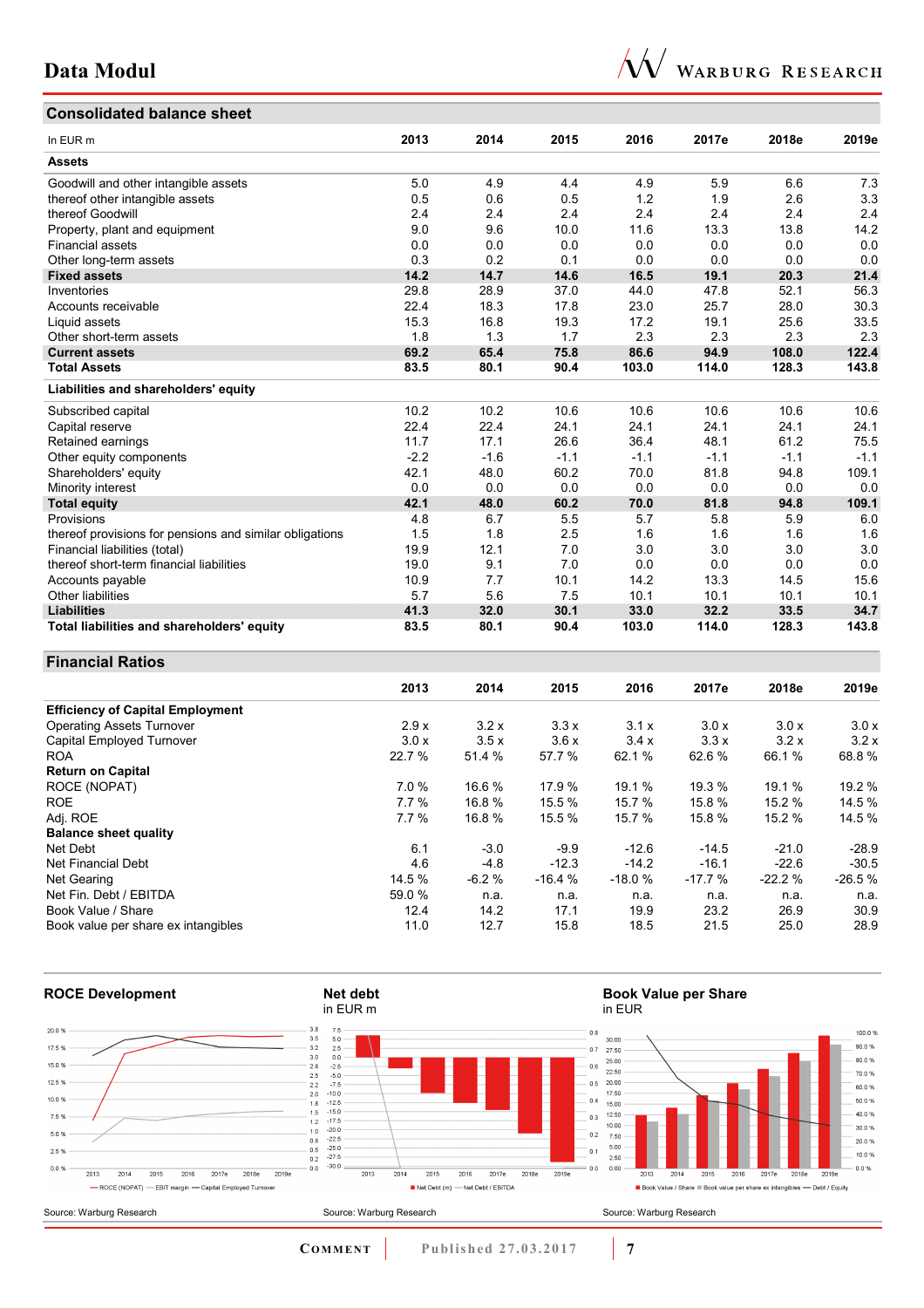## **Consolidated cash flow statement**



| In EUR m                                               | 2013   | 2014   | 2015   | 2016   | 2017e  | 2018e  | 2019e  |
|--------------------------------------------------------|--------|--------|--------|--------|--------|--------|--------|
| Net income                                             | 3.2    | 7.6    | 8.4    | 10.2   | 12.0   | 13.5   | 14.7   |
| Depreciation of fixed assets                           | 0.9    | 1.0    | 1.1    | 1.2    | 1.3    | 1.4    | 1.5    |
| Amortisation of goodwill                               | 0.0    | 0.0    | 0.0    | 0.0    | 0.0    | 0.0    | 0.0    |
| Amortisation of intangible assets                      | 1.3    | 0.9    | 1.7    | 0.8    | 0.8    | 0.8    | 0.8    |
| Increase/decrease in long-term provisions              | $-0.1$ | 0.3    | 0.7    | $-0.9$ | 0.0    | 0.0    | 0.0    |
| Other non-cash income and expenses                     | 2.9    | 2.4    | 0.3    | 3.1    | 0.1    | 0.1    | 0.1    |
| Cash Flow before NWC change                            | 8.2    | 12.1   | 12.2   | 14.5   | 14.2   | 15.7   | 17.1   |
| Increase / decrease in inventory                       | 0.6    | 0.9    | $-8.1$ | $-7.0$ | $-3.8$ | $-4.3$ | $-4.2$ |
| Increase / decrease in accounts receivable             | $-6.5$ | 4.0    | 0.5    | $-5.2$ | $-2.7$ | $-2.3$ | $-2.3$ |
| Increase / decrease in accounts payable                | 2.6    | $-3.2$ | 2.4    | 4.1    | $-0.9$ | 1.2    | 1.1    |
| Increase / decrease in other working capital positions | 0.0    | 0.0    | 0.0    | 0.0    | 0.0    | 0.0    | 0.0    |
| Increase / decrease in working capital (total)         | $-3.3$ | 1.7    | $-5.1$ | $-8.2$ | $-7.3$ | $-5.4$ | $-5.4$ |
| Net cash provided by operating activities [1]          | 4.9    | 13.8   | 7.0    | 6.3    | 6.8    | 10.3   | 11.7   |
| Investments in intangible assets                       | $-0.8$ | $-0.8$ | $-1.2$ | $-1.5$ | $-1.5$ | $-1.5$ | $-1.5$ |
| Investments in property, plant and equipment           | $-1.4$ | $-1.6$ | $-1.5$ | $-2.8$ | $-3.0$ | $-1.9$ | $-1.9$ |
| Payments for acquisitions                              | 0.0    | 0.0    | 0.0    | 0.0    | 0.0    | 0.0    | 0.0    |
| <b>Financial investments</b>                           | 0.0    | 0.0    | 0.0    | 0.0    | 0.0    | 0.0    | 0.0    |
| Income from asset disposals                            | 0.0    | 0.0    | 0.0    | 0.0    | 0.0    | 0.0    | 0.0    |
| Net cash provided by investing activities [2]          | $-2.2$ | $-2.5$ | $-2.7$ | $-4.0$ | $-4.5$ | $-3.4$ | $-3.4$ |
| Change in financial liabilities                        | 5.1    | $-7.8$ | $-5.1$ | $-4.0$ | 0.0    | 0.0    | 0.0    |
| Dividends paid                                         | $-2.0$ | $-2.0$ | $-0.4$ | $-0.4$ | $-0.4$ | $-0.4$ | $-0.4$ |
| Purchase of own shares                                 | 0.0    | 0.0    | 3.6    | 0.0    | 0.0    | 0.0    | 0.0    |
| Capital measures                                       | 0.0    | 0.0    | 0.0    | 0.0    | 0.0    | 0.0    | 0.0    |
| Other                                                  | 0.0    | 0.0    | 0.0    | 0.0    | 0.0    | 0.0    | 0.0    |
| Net cash provided by financing activities [3]          | 3.1    | $-9.9$ | $-1.8$ | $-4.4$ | $-0.4$ | $-0.4$ | $-0.4$ |
| Change in liquid funds [1]+[2]+[3]                     | 5.7    | 1.4    | 2.5    | $-2.1$ | 1.9    | 6.5    | 7.9    |
| Effects of exchange-rate changes on cash               | 0.1    | 0.0    | 0.0    | 0.0    | 0.0    | 0.0    | 0.0    |
| Cash and cash equivalent at end of period              | 15.3   | 16.7   | 19.3   | 17.2   | 19.1   | 25.6   | 33.5   |

## **Financial Ratios**

|                                      | 2013    | 2014    | 2015     | 2016     | 2017e   | 2018e   | 2019e   |
|--------------------------------------|---------|---------|----------|----------|---------|---------|---------|
| <b>Cash Flow</b>                     |         |         |          |          |         |         |         |
| <b>FCF</b>                           | 2.6     | 11.3    | 4.3      | 2.3      | 2.3     | 6.9     | 8.3     |
| Free Cash Flow / Sales               | 1.8%    | 7.2%    | 2.4%     | $1.0 \%$ | 1.1%    | 2.9%    | 3.2%    |
| Free Cash Flow Potential             | 3.7     | 7.4     | 8.8      | 8.2      | 9.9     | 12.5    | 13.9    |
| Free Cash Flow / Net Profit          | 81.2 %  | 149.2 % | 51.5 %   | 19.9 %   | 19.3 %  | 51.6%   | 56.5%   |
| Interest Received / Avg. Cash        | 0.4%    | 0.1%    | 0.1%     | 0.1%     | 0.1%    | 0.0%    | 0.0%    |
| Interest Paid / Avg. Debt            | 1.9%    | 1.8%    | 1.9%     | 1.8%     | 2.9%    | 2.9%    | 2.9%    |
| <b>Management of Funds</b>           |         |         |          |          |         |         |         |
| Investment ratio                     | 1.5%    | 1.6%    | 1.5%     | $2.2\%$  | 2.0%    | 1.4%    | $1.3\%$ |
| Maint. Capex / Sales                 | 1.3%    | 1.5%    | $1.4 \%$ | 2.1%     | 1.9%    | $1.3\%$ | 1.2%    |
| Capex / Dep                          | 105.0%  | 133.4 % | 98.7 %   | 212.4 %  | 214.3 % | 154.5 % | 147.8%  |
| Avg. Working Capital / Sales         | 27.0 %  | 25.9%   | 23.4 %   | 24.7 %   | 25.7 %  | 26.2%   | 26.4 %  |
| Trade Debtors / Trade Creditors      | 204.2 % | 238.3%  | 176.1 %  | 162.1 %  | 193.2 % | 193.1 % | 194.2 % |
| <b>Inventory Turnover</b>            | 3.9x    | 4.1x    | 3.7x     | 3.4x     | 3.5x    | 3.5x    | 3.5x    |
| Receivables collection period (days) | 56      | 43      | 36       | 43       | 43      | 43      | 43      |
| Payables payment period (days)       | 35      | 24      | 27       | 34       | 29      | 29      | 29      |
| Cash conversion cycle (Days)         | 74      | 76      | 82       | 84       | 87      | 87      | 87      |

**CAPEX and Cash Flow**  in EUR m

Source: Warburg Research





## **Working Capital**



**COMMENT** Published 27.03.2017 **8**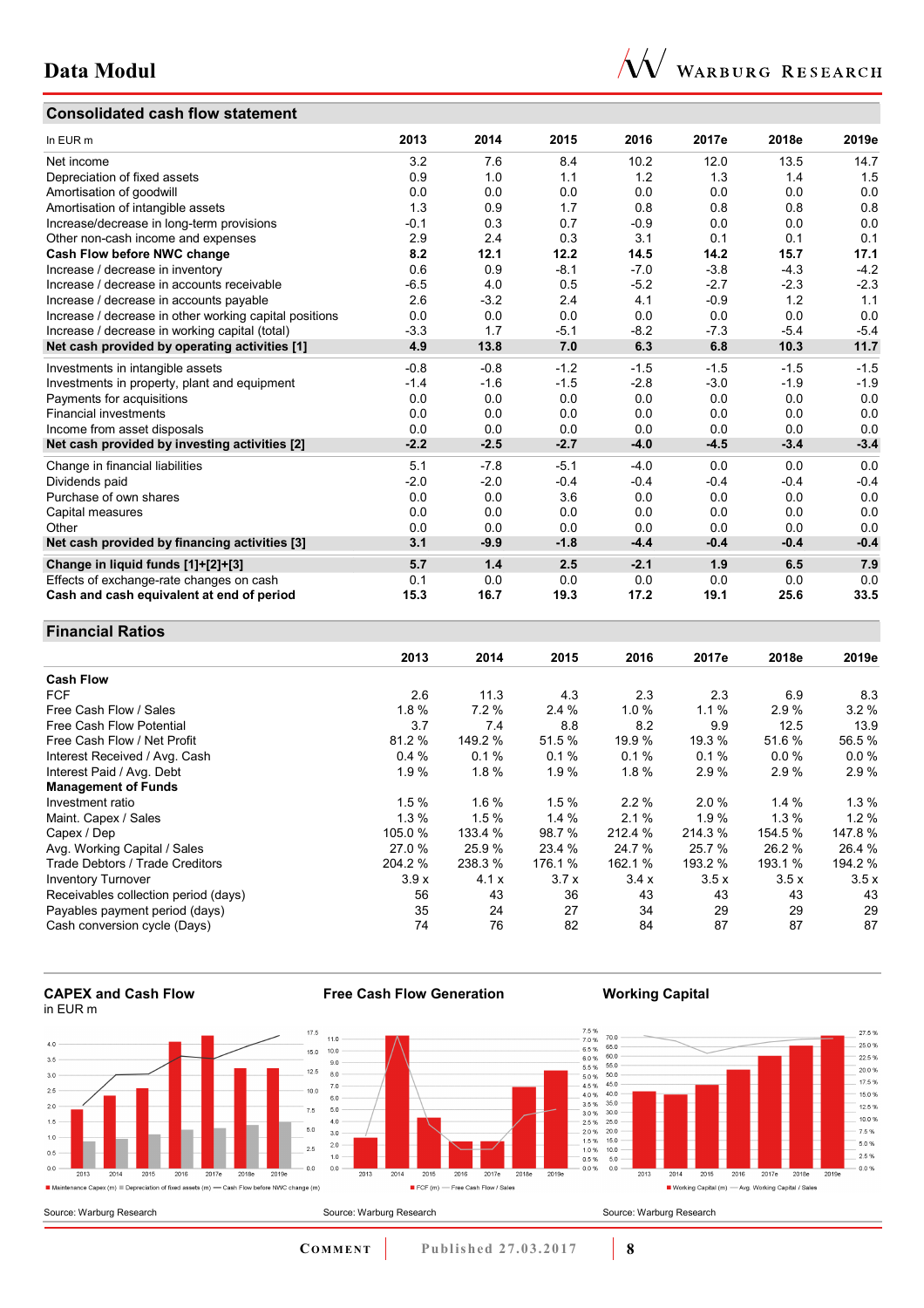

#### **LEGAL DISCLAIMER**

This research report ("investment recommendation" or "recommendation") was prepared by the Warburg Research GmbH, a fully owned subsidiary of the M.M.Warburg & CO (AG & Co.) KGaA and is passed on by the M.M.Warburg & CO (AG & Co.) KGaA. It contains selected information and does not purport to be complete. The report is based on publicly available information and data ("the information") believed to be accurate and complete. Warburg Research GmbH neither examines the information for accuracy and completeness, nor guarantees its accuracy and completeness. Possible errors or incompleteness of the information do not constitute grounds for liability of M.M.Warburg & CO (AG & Co.) KGaA or Warburg Research GmbH for damages of any kind whatsoever, and M.M.Warburg & CO (AG & Co.) KGaA and Warburg Research GmbH are not liable for indirect and/or direct and/or consequential damages. In particular, neither M.M.Warburg & CO (AG & Co.) KGaA nor Warburg Research GmbH are liable for the statements, plans or other details contained in these analyses concerning the examined companies, their affiliated companies, strategies, economic situations, market and competitive situations, regulatory environment, etc. Although due care has been taken in compiling this research report, it cannot be excluded that it is incomplete or contains errors. M.M.Warburg & CO (AG & Co.) KGaA and Warburg Research GmbH, their shareholders and employees are not liable for the accuracy and completeness of the statements, estimations and the conclusions derived from the information contained in this document. Provided a research report is being transmitted in connection with an existing contractual relationship, i.e. financial advisory or similar services, the liability of M.M.Warburg & CO (AG & Co.) KGaA and Warburg Research GmbH shall be restricted to gross negligence and wilful misconduct. In case of failure in essential tasks, M.M.Warburg & CO (AG & Co.) KGaA and Warburg Research GmbH are liable for normal negligence. In any case, the liability of M.M.Warburg & CO (AG & Co.) KGaA and Warburg Research GmbH is limited to typical, expectable damages. This research report does not constitute an offer or a solicitation of an offer for the purchase or sale of any security. Partners, directors or employees of M.M.Warburg & CO (AG & Co.) KGaA, Warburg Research GmbH or affiliated companies may serve in a position of responsibility, i.e. on the board of directors of companies mentioned in the report. Opinions expressed in this report are subject to change without notice. All rights reserved.

#### **COPYRIGHT NOTICE**

This work including all its parts is protected by copyright. Any use beyond the limits provided by copyright law without permission is prohibited and punishable. This applies, in particular, to reproductions, translations, microfilming, and storage and processing on electronic media of the entire content or parts thereof.

#### **DISCLOSURE ACCORDING TO §34B OF THE GERMAN SECURITIES TRADING ACT (WHPG), THE ORDINANCE ON THE ANALYSIS OF FINANCIAL INSTRUMENTS (FINANV) AND MAR INCL. COMMISSION DELEGATED REGULATION (EU) 2016/958**

The valuation underlying the investment recommendation for the company analysed here is based on generally accepted and widely used methods of fundamental analysis, such as e.g. DCF Model, Free Cash Flow Potential, Peer Group Comparison or Sum of the Parts Model. The result of this fundamental valuation is modified to take into consideration the analyst's assessment as regards the expected development of investor sentiment and its impact on the share price.

Independent of the applied valuation methods, there is the risk that the price target will not be met, for instance because of unforeseen changes in demand for the company's products, changes in management, technology, economic development, interest rate development, operating and/or material costs, competitive pressure, supervisory law, exchange rate, tax rate etc. For investments in foreign markets and instruments there are further risks, generally based on exchange rate changes or changes in political and social conditions.

This commentary reflects the opinion of the relevant author at the point in time of its compilation. A change in the fundamental factors underlying the valuation can mean that the valuation is subsequently no longer accurate. Whether, or in what time frame, an update of this commentary follows is not determined in advance.

Additional internal and organisational arrangements to prevent or to deal with conflicts of interest have been implemented. Among these are the spatial separation of Warburg Research GmbH from M.M.Warburg & CO (AG & Co.) KGaA and the creation of areas of confidentiality. This prevents the exchange of information, which could form the basis of conflicts of interest for Warburg Research in terms of the analysed issuers or their financial instruments.

The analysts of Warburg Research GmbH do not receive a gratuity – directly or indirectly – from the investment banking activities of M.M.Warburg & CO (AG & Co.) KGaA or of any company within the Warburg Group.

All prices of financial instruments given in this investment recommendation are the closing prices on the last stock-market trading day before the publication date stated, unless another point in time is explicitly stated.

M.M.Warburg & CO (AG & Co.) KGaA and Warburg Research GmbH are subject to the supervision of the Federal Financial Supervisory Authority, BaFin. M.M.Warburg & CO (AG & Co.) KGaA is additionally subject to the supervision of the European Central Bank (ECB).

#### **SOURCES**

All data and consensus estimates have been obtained from FactSet except where stated otherwise.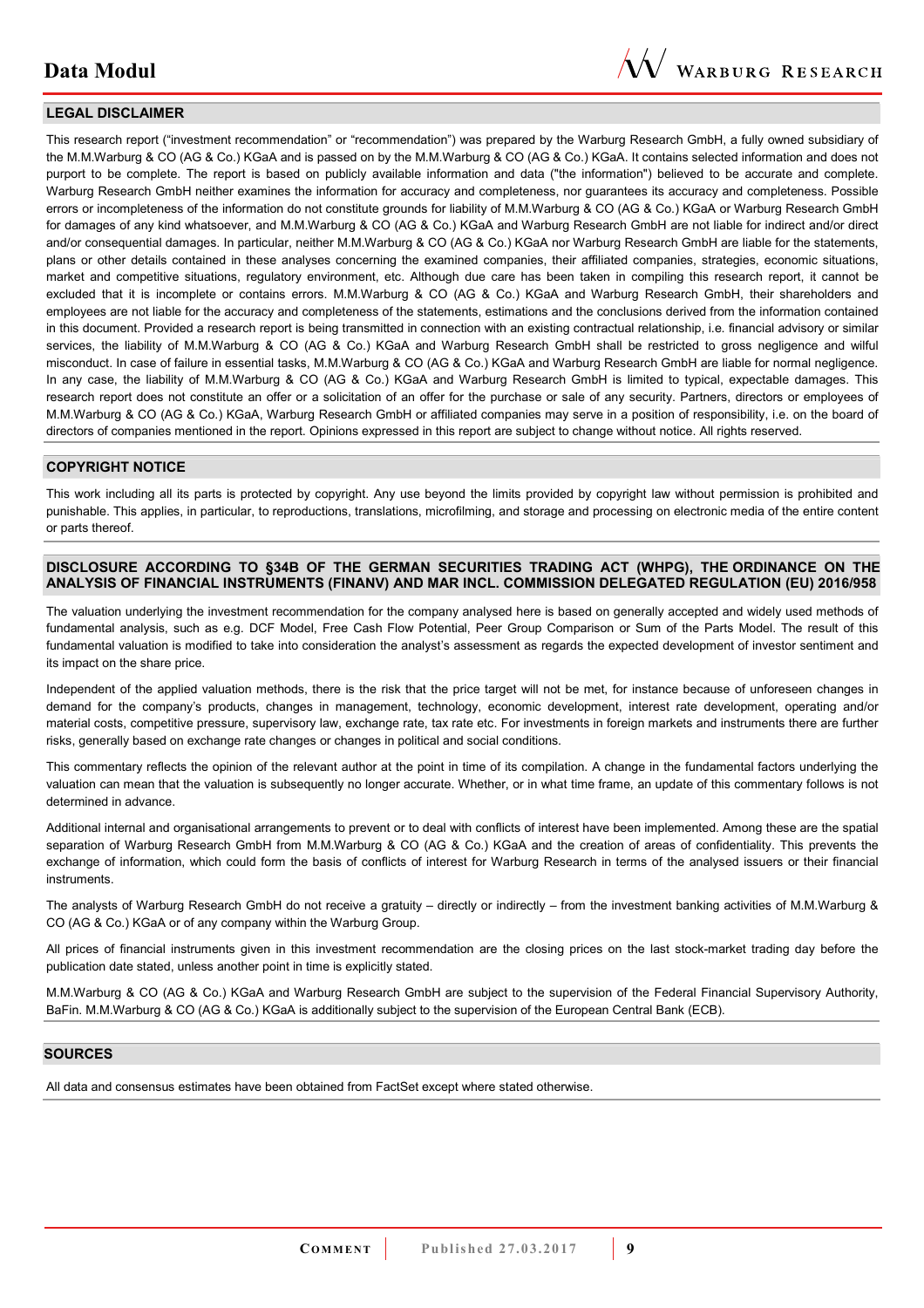#### **Additional information for clients in the United States**

1. This research report (the "Report") is a product of Warburg Research GmbH, Germany, a fully owned subsidiary of M.M.Warburg & CO (AG & Co.) KGaA, Germany (in the following collectively "Warburg"). Warburg is the employer of the research analyst(s), who have prepared the Report. The research analyst(s) reside outside the United States and are not associated persons of any U.S. regulated broker-dealer and therefore are not subject to the supervision of any U.S. regulated broker-dealer.

2. The Report is provided in the United States for distribution solely to "major U.S. institutional investors" under Rule 15a-6 of the U.S. Securities Exchange Act of 1934.

3. Any recipient of the Report should effect transactions in the securities discussed in the Report only through J.P.P. Euro-Securities, Inc., Delaware.

4. J.P.P. Euro-Securities, Inc. does not accept or receive any compensation of any kind for the dissemination of the research reports from Warburg.

**Reference in accordance with section 34b of the German Securities Trading Act (WpHG), the Ordinance on the Analysis of Financial Instruments (FinAnV), MAR and Commission Delegated Regulation (EU) regarding possible conflicts of interest with companies analysed:**

- **-1-** Warburg Research, or an affiliated company, or an employee of one of these companies responsible for the compilation of the research, hold a **share of more than 5%** of the equity capital of the analysed company.
- **-2-**  Warburg Research, or an affiliated company, within the last twelve months participated in the **management of a consortium** for an issue in the course of a public offering of such financial instruments, which are, or the issuer of which is, the subject of the investment recommendation.
- **-3-** Companies affiliated with Warburg Research **manage financial instruments**, which are, or the issuers of which are, subject of the investment recommendation, in a market based on the provision of buy or sell contracts.

**-4-**  MMWB, Warburg Research, or an affiliated company, reached an agreement with the issuer to provide **investment banking and/or investment services** and the relevant agreement was in force in the last 12 months or there arose for this period, based on the relevant agreement, the obligation to provide or to receive a service or compensation - provided that this disclosure does not result in the disclosure of confidential business information.

- **-5-** The company compiling the analysis or an affiliated company had reached an **agreement on the compilation of the investment recommendation** with the analysed company.
- **-6-** Companies affiliated with Warburg Research **regularly trade** financial instruments of the analysed company or derivatives of these.
- **-6a-** Warburg Research, or an affiliated company, holds a **net long position of more than 0.5%** of the total issued share capital of the analysed company.
- **-6b-** Warburg Research, or an affiliated company, holds a **net short position of more than 0.5%** of the total issued share capital of the analysed company.
- **-6c-** The issuer holds shares of more than 5% of the total issued capital of Warburg Research or an affiliated company.
- **-7-** The company preparing the analysis as well as its affiliated companies and employees have **other important interests** in relation to the analysed company, such as, for example, the exercising of mandates at analysed companies.

| Company    | <b>Disclosure</b> | Link to the historical price targets and rating changes (last 12 months) |
|------------|-------------------|--------------------------------------------------------------------------|
| Data Modul | 3, 5, 6           | http://www.mmwarburg.com/disclaimer/disclaimer_en/DE0005498901.htm       |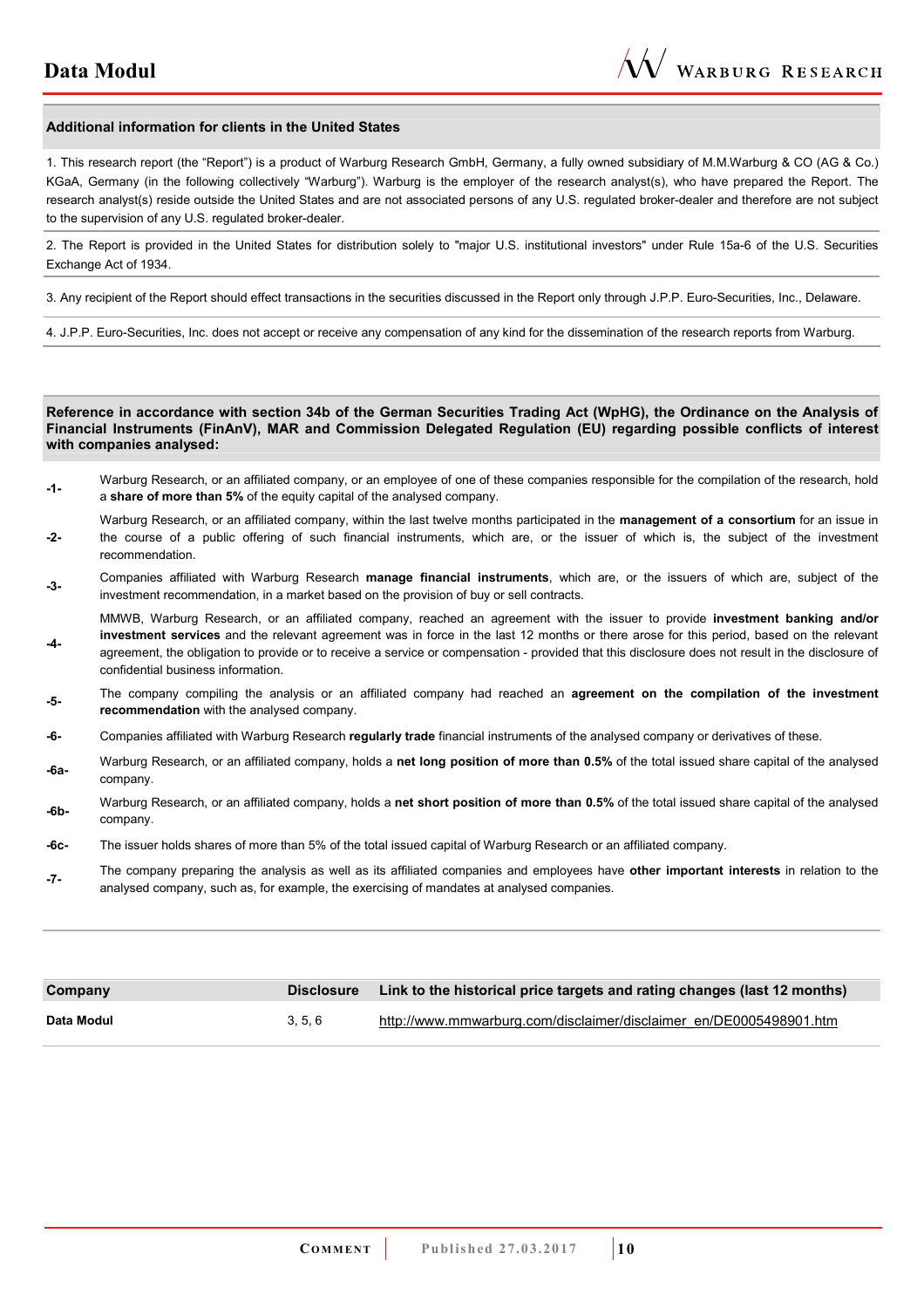#### **INVESTMENT RECOMMENDATION**

Investment recommendation: expected direction of the share price development of the financial instrument up to the given price target in the opinion of the analyst who covers this financial instrument.

| -B-           | Buv:                     | The price of the analysed financial instrument is expected to rise over the next 12 months.                  |
|---------------|--------------------------|--------------------------------------------------------------------------------------------------------------|
| -H-           | Hold:                    | The price of the analysed financial instrument is expected to remain mostly flat over the next 12<br>months. |
| -S-           | Sell:                    | The price of the analysed financial instrument is expected to fall over the next 12 months.                  |
| $\frac{1}{2}$ | <b>Rating suspended:</b> | The available information currently does not permit an evaluation of the company.                            |

#### **WARBURG RESEARCH GMBH – ANALYSED RESEARCH UNIVERSE BY RATING**

| Rating           | <b>Number of stocks</b> | % of Universe |
|------------------|-------------------------|---------------|
| Buy              | 122                     | 62            |
| Hold             | 65                      | 33            |
| Sell             | 9                       | 5             |
| Rating suspended | и                       | 1             |
| <b>Total</b>     | 197                     | 100           |

## **WARBURG RESEARCH GMBH – ANALYSED RESEARCH UNIVERSE BY RATING ...**

... taking into account only those companies which were provided with major investment services in the last twelve months.

| Rating           | <b>Number of stocks</b> | % of Universe |
|------------------|-------------------------|---------------|
| Buy              | 27                      | 71            |
| Hold             | 8                       | 21            |
| Sell             | 2                       | 5             |
| Rating suspended |                         | 3             |
| <b>Total</b>     | 38                      | 100           |

## **PRICE AND RATING HISTORY DATA MODUL AS OF 27.03.2017**



Markings in the chart show rating changes by Warburg Research GmbH in the last 12 months. Every marking details the date and closing price on the day of the rating change.